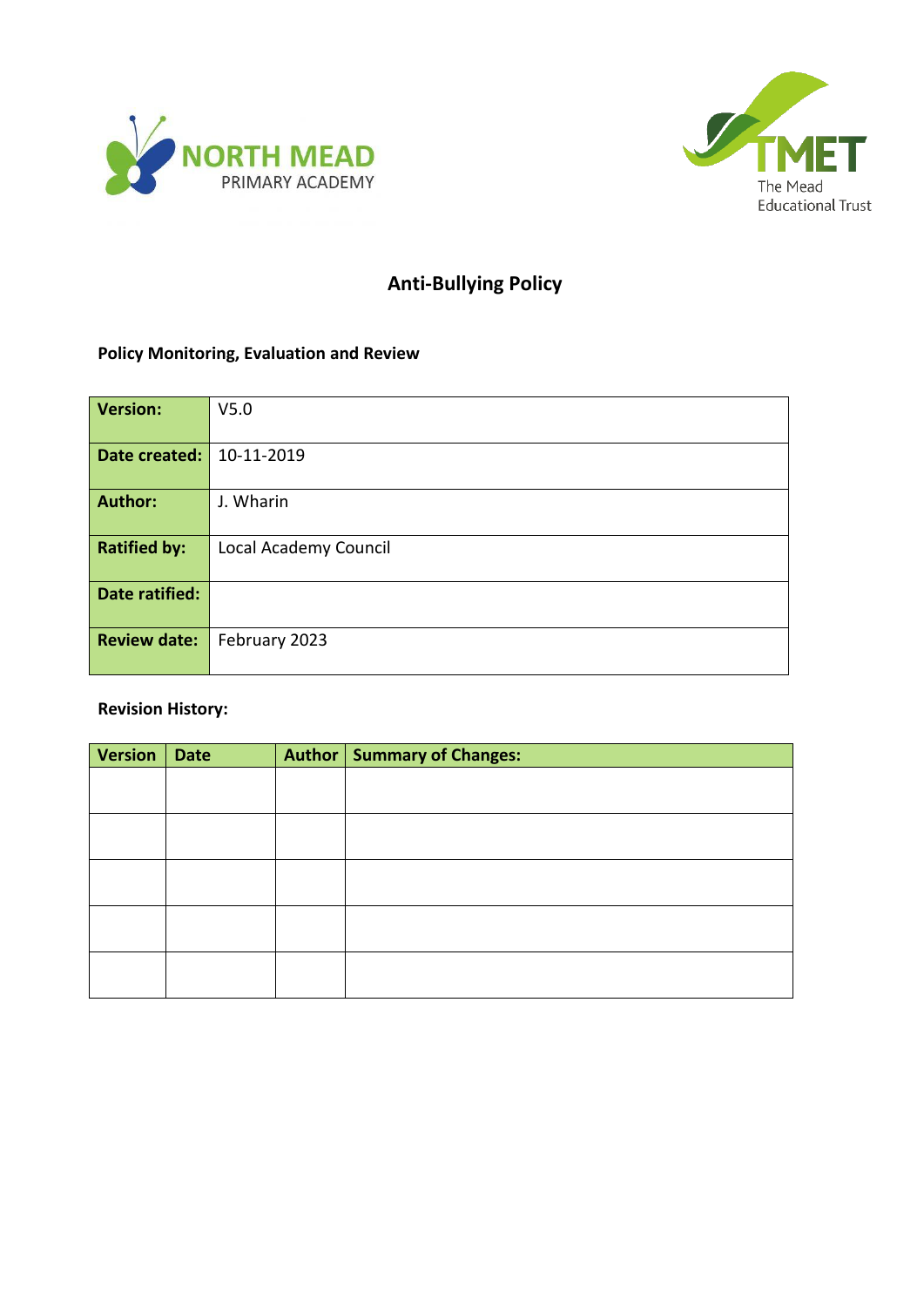#### **NORTH MEAD PRIMARY ACADEMY ANTI-BULLYING POLICY**

At North Mead Primary Academy, we are committed to providing a caring, friendly and safe environment for all our pupils so they can learn in a relaxed and secure atmosphere. Bullying of any kind is unacceptable at our academy. If bullying does happen, all pupils should be able to tell someone and know that incidents will be dealt with quickly and effectively. We are a TELLING school. This means that anyone who knows that bullying is happening is expected to tell an adult within school. Bullying hurts. No one deserves to be a victim of bullying. We believe that all children have the right to come to school without fear of being bullied. Everybody has the right to be treated with respect. Pupils who are bullying need to learn different ways of behaving. We have a responsibility to respond quickly and effectively to issues of bullying.

# **WHAT IS BULLYING?**

Bullying is the repeated use of prejudice based behaviours or aggression with the intention of hurting another person.

Bullying results in pain and distress to the victim. We teach children this definition with **STOP** (**S**everal **T**imes **O**n **P**urpose, **S**tart **T**elling **O**ther **P**eople). Bullying can be:

| <b>EMOTIONAL</b>  | Being unfriendly, excluding, teasing (e.g. hiding or throwing equipment) or<br>threatening                                                                                                                                                                        |  |  |  |
|-------------------|-------------------------------------------------------------------------------------------------------------------------------------------------------------------------------------------------------------------------------------------------------------------|--|--|--|
| /INDIRECT         | Being controlling over friendship groups or through a $3rd$ party                                                                                                                                                                                                 |  |  |  |
| <b>PHYSICAL</b>   | Pushing, kicking, hitting, punching, damaging property or any use of violence                                                                                                                                                                                     |  |  |  |
| <b>RACIST</b>     | Racial taunts, graffiti, gestures                                                                                                                                                                                                                                 |  |  |  |
| <b>SEXUAL</b>     | Unwanted physical contact or sexualised language                                                                                                                                                                                                                  |  |  |  |
| <b>HOMOPHOBIC</b> | Name-calling or insults (e.g. 'You're gay')                                                                                                                                                                                                                       |  |  |  |
| <b>VERBAL</b>     | Name-calling, sarcasm, spreading rumours, teasing                                                                                                                                                                                                                 |  |  |  |
| <b>DISABILITY</b> | Name-calling or insults about special educational needs and disabilities                                                                                                                                                                                          |  |  |  |
| <b>CYBER</b>      | Any of the above through text, social media or internet platforms. Defamation or<br>slander on social network sites which can lead to the identification of individual<br>children or adult (refer to the E-Safety Policy for information on safer internet use). |  |  |  |

Other concerns which do not necessarily fit into these headings will be taken seriously.

# **OBJECTIVES OF THIS POLICY**

- All governors, teaching and non-teaching staff should know what the academy policy is on bullying, and follow it when bullying is reported.
- All governors, teachers and non-teaching staff, pupils and parents should have an understanding of what bullying is.
- All pupils and parents should know what the academy policy is on bullying, and what they should do if bullying arises.
- As an academy we take bullying seriously. Pupils and parents should be assured that they will be supported when bullying is reported. Bullying will not be tolerated.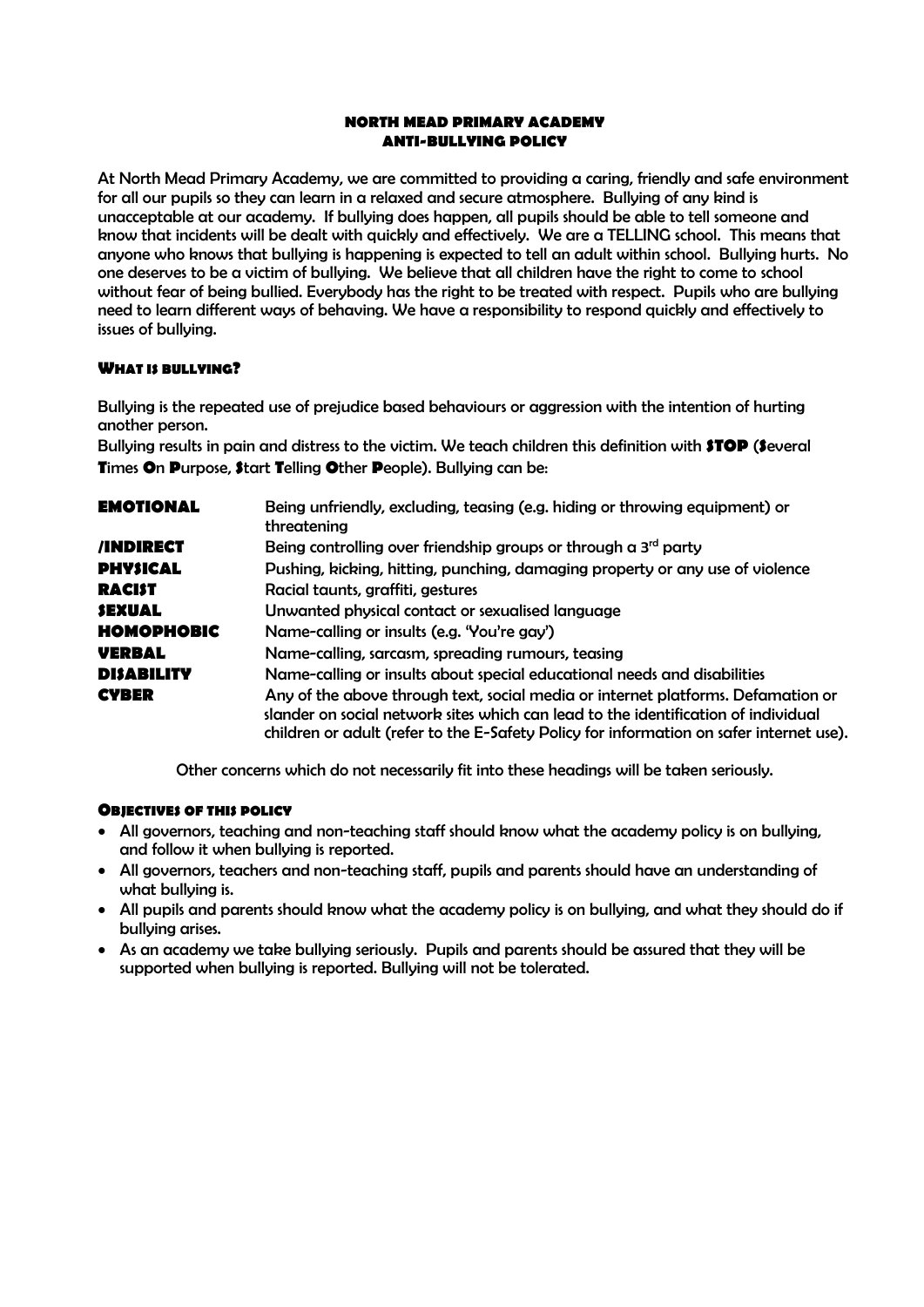### **SIGNS AND SYSTEMS**

A child may show that he or she is being bullied. These signs and behaviours could indicate other problems (for example when new to the academy), but bullying should be considered as a possibility and should be investigated. Adults should be aware of these possible signs and that they should investigate if a child:

- Is frightened of walking to or from school
- Beas to be driven to school
- Doesn't want to go to school
- Becomes very quiet, worried or lacking in confidence
- Starts stammering
- Attempts or threatens suicide or runs away
- Cries to sleep at night or has nightmares
- Feels ill in the morning
- Begins to do less well in school work
- Comes home with clothes torn
- Has possessions go 'missing'
- Has dinner or other monies continually 'lost'
- Has unexplained cuts or bruises
- Becomes aggressive, disruptive or unreasonable
- Is bullying other children or younger brothers or sisters
- Stops eating
- Is frightened to say what's wrong

#### **A culture of telling**

Every child has the opportunity to raise any issues in classrooms with their teacher. All concerns of a child will be addressed before the end of a school day. Children also participate in daily collective worship sessions where class issues can be brought up and addressed. These also provide an opportunity to encourage self-esteem and social skills. All complaints of bullying will be taken seriously, and an investigation will take place, first by the class teacher and then, if appropriate, by the behaviour leader/phase leader or family support worker.

Teaching staff are present every morning (8:40-9:00) and at the end of every school day to discuss any concerns. Senior staff are available to parents every morning between 8:40-9:00, please refer to the contact details in reception for further enquiries.

#### **A comprehensive induction policy**

Every new starter at the academy will be assigned a 'special friend.' They will also be introduced to a designated lunchtime supervisor who is in charge of the smooth transition for the child at lunchtimes.

#### **Peer support systems**

There are play leaders in both the infant and junior playgrounds and additional adults on hand. If they see concerning behaviour, they are trained to approach an adult with their concerns that will be taken seriously and followed up.

#### **Reporting and monitoring**

If a bullying issue is reported, class teachers will complete an initial investigation into the situation. This will be followed up by the behaviour leader / phase leader if it has happened - STOP (several times on purpose). If the incident reported is the first time, teachers will address the issue and make a record of this on CPOMS in case it arises again. Key adults are made aware and any appropriate actions. These are discussed regularly to ensure any recurring issues are investigated by phase leaders or the family support worker where appropriate.

Teachers and phase leaders adopt many strategies when dealing with reports of bullying and this will be specific to the case as outlined by the Behaviour Policy. Where appropriate, additional support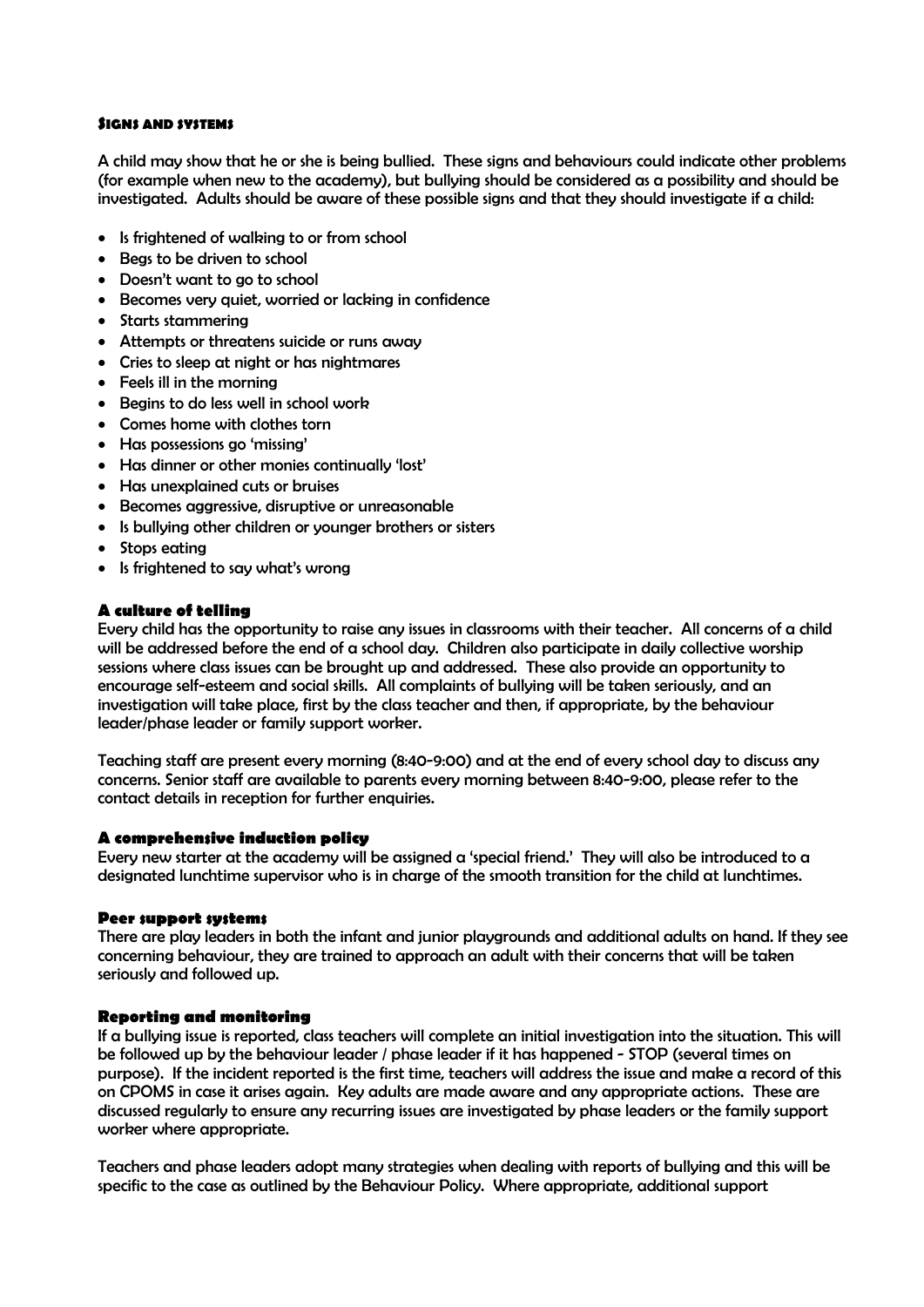programmes will be put into place for both the victims and perpetrators of bullying to encourage healthy relationships within school. Further support can be offered by the family support worker. Parents of both the child accused of bullying and the victim are informed.

# **What do we offer?**

- A range of quality activities on offer at lunchtimes as part of our Happy Lunchtimes scheme, so that children are usefully occupied. Dinner supervisors are 'Happy Lunchtimes trained' to support pupils in their activities and pick up on issues quickly, passing them on to staff.
- Regular class-teacher-led discussions during collective worship sessions on the topic
- Peer support will be strongly emphasised children will be taught how to effectively support a bullied child and how to resist 'joining in' with bullying
- A clear behaviour policy with rewards and consequences
- Safer Internet lessons
- Children are encouraged to seek out adults within school who can help them no matter who they are (teaching assistants, office staff, SLT, etc.)

# **Whistle-blowing Policy**

Every governor, teaching and non-teaching staff member has the responsibility to prevent bullying in the academy. If improper conduct is witnessed from any member of staff, including adult involvement in bullying, staff will make a disclosure about this conduct by following the Whistle-blowing Policy. Any urgent necessary action will be taken while an investigation is conducted.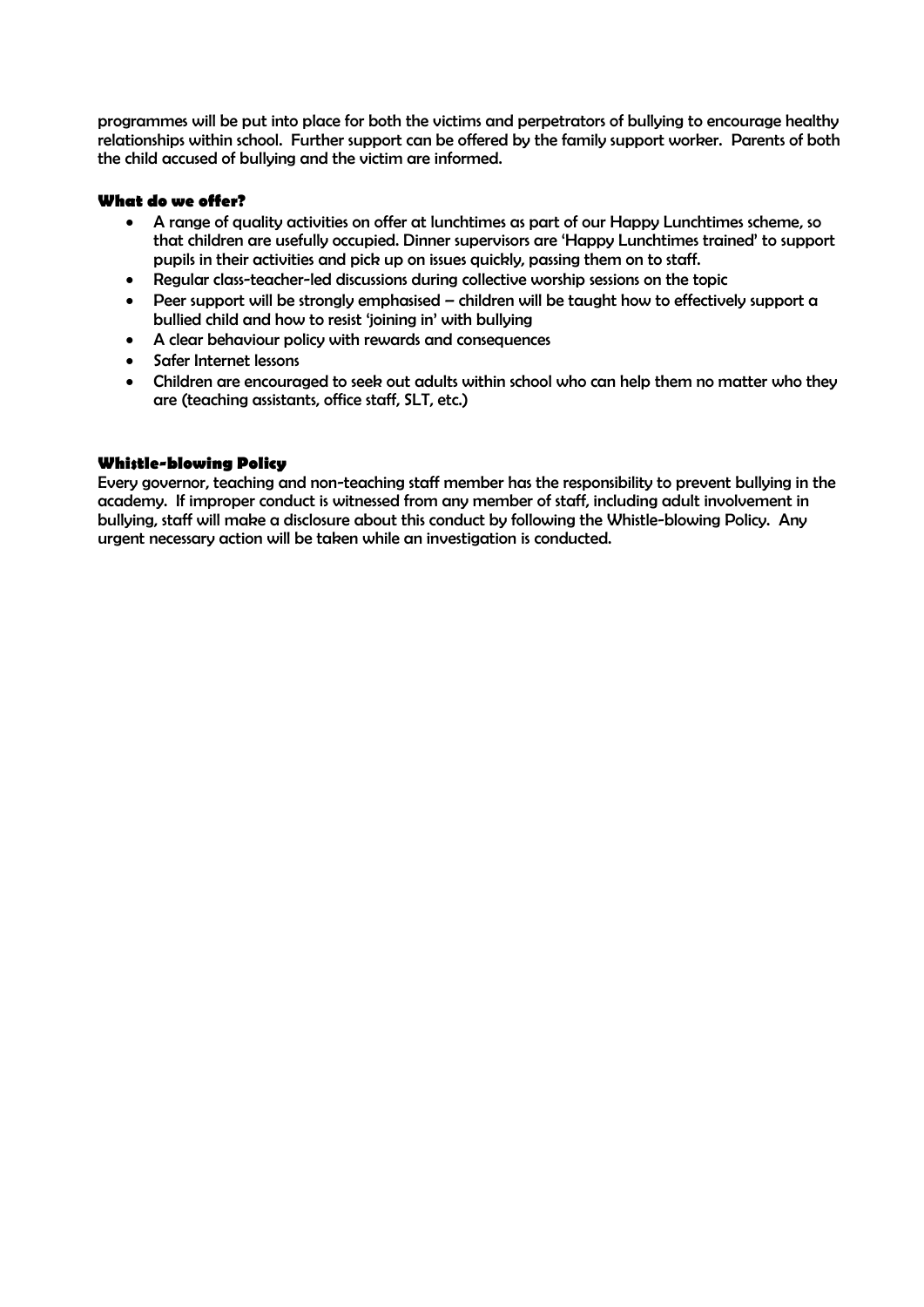# **Anti-Bullying Policy**

At North Mead Primary Academy, we are committed to providing a caring, friendly and safe environment for all our pupils so they can learn in a relaxed and secure atmosphere. Bullying of any kind is unacceptable at our academy. We believe that all children have the right to come to school without fear of being bullied

| <b>Several</b> | <b>Start</b> |
|----------------|--------------|
| <b>Times</b>   | Telling      |
| On             | <b>Other</b> |
| <b>Purpose</b> | People       |

| <b>BULLYING CAN BE:</b> |                                                                                                                                                                                                                                                                   |
|-------------------------|-------------------------------------------------------------------------------------------------------------------------------------------------------------------------------------------------------------------------------------------------------------------|
| <b>EMOTIONAL</b>        | Being unfriendly, excluding, teasing (e.g. hiding or throwing equipment) or<br>threatening                                                                                                                                                                        |
| <b>/INDIRECT</b>        | Being controlling over friendship groups or through a 3 <sup>rd</sup> party                                                                                                                                                                                       |
| <b>PHYSICAL</b>         | Pushing, kicking, hitting, punching, damaging property or any use of violence                                                                                                                                                                                     |
| <b>RACIST</b>           | Racial taunts, graffiti, gestures                                                                                                                                                                                                                                 |
| <b>SEXUAL</b>           | Unwanted physical contact or sexualised language                                                                                                                                                                                                                  |
| HOMOPHOBIC              | Name-calling or insults (e.g. 'You're gay')                                                                                                                                                                                                                       |
| <b>VERBAL</b>           | Name-calling, sarcasm, spreading rumours, teasing                                                                                                                                                                                                                 |
| <b>DISABILITY</b>       | Name-calling or insults about special educational needs and disabilities                                                                                                                                                                                          |
| <b>CYBER</b>            | Any of the above through text, social media or internet platforms. Defamation or<br>slander on social network sites which can lead to the identification of individual<br>children or adult (refer to the E-Safety Policy for information on safer internet use). |

#### **WHAT TO DO IF YOU ARE BEING BULLIED**

Stand tall, use eye contact and tell them to go away. Be assertive by using a loud voice

#### ↓ Ignore them and walk away

↓ Be nonchalant  $-$  act as though you don't care what they say or do

↓ DON'T do what they say, DON'T look upset or cry, DON'T get angry, DON'T hit them

> ↓ TELL SOMEONE - report bullying incidents to any member of staff

> > ↓ Go and play with another friend if you are outside

#### **WHAT WE WILL DO IF YOU ARE BEING BULLIED**

Investigate any allegation of bullying, talking to all children involved separately

↓ Provide support to the child being bullied –  $\alpha$  'special friend' and monitor the situation. All staff will be informed.

↓ If it is found to be 'Several Times On Purpose' we will call a meeting with the parent/s / carer/s of the child/ren showing these behaviours. We will make a written record of the bullying incident on CPOMs. We will create a plan with the parents and children to prevent this behaviour from reoccurring and educate the perpetrator as to how their behaviour is abusive.